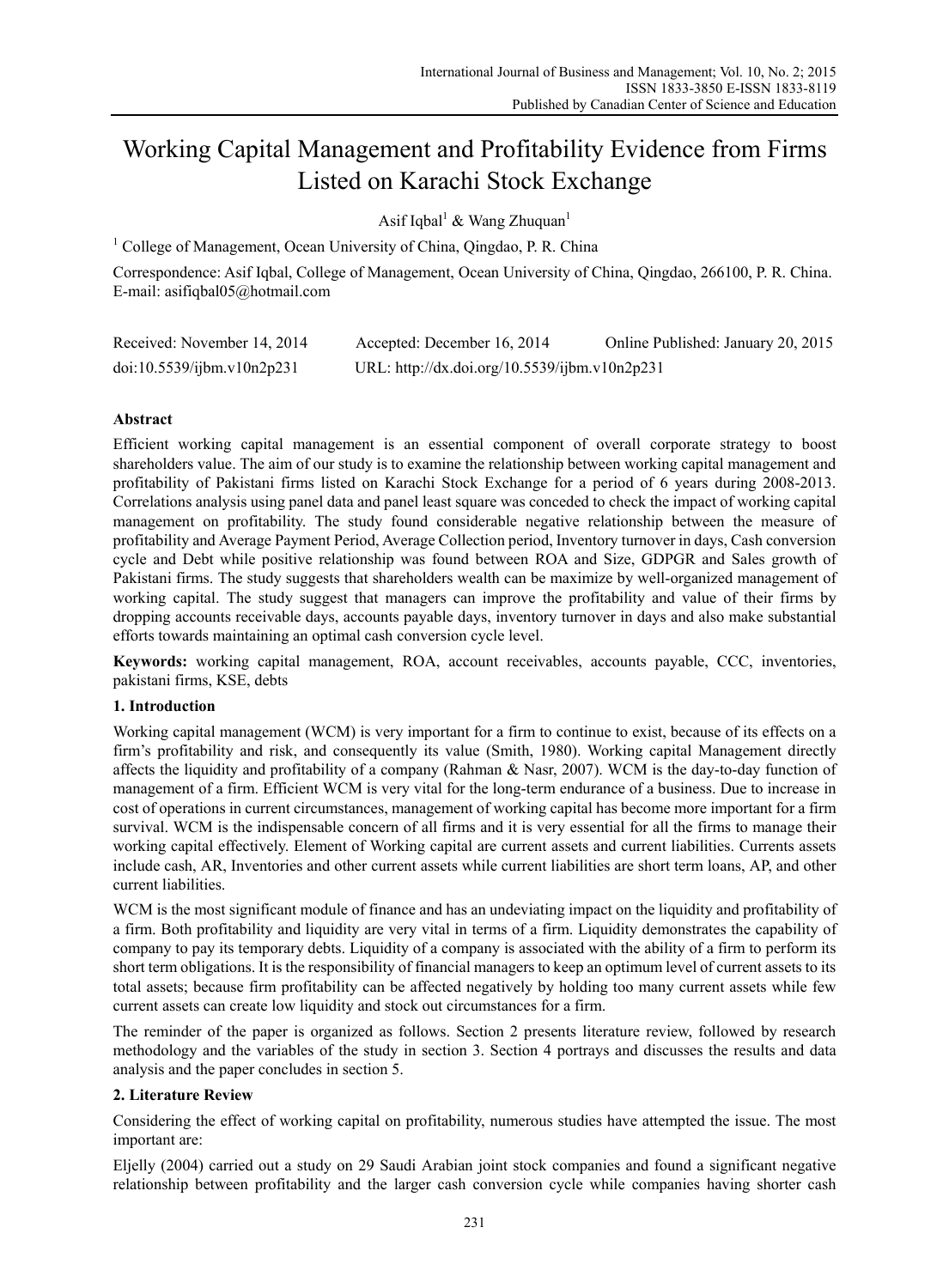conversion cycle have insignificant negative relationship with profitability. A significant positive relationship was found between the size of the firm with both shorter and longer cash conversion cycle in the manufacturing and agricultural sector.

Raheman and Nasr (2007) investigated 94 firms listed on KSE during 1999-2004. Their results suggest that net operating profitability have significant negative relationship with average collection period, average payment period, and Inventory turnover in days, debt ratio and CCC while company size and profitability are positively related.

Kulkanya Napompech (2012) examines the effects of working capital management on profitability and found that gross operating profits are negatively linked with receivables collection period and inventory conversion period of companies listed on Thailand Stock Exchange during 2007-2009. Their results suggest that profitability can be increase by minimizing the receivable collection period, CCC and inventory conversion period.

Taghizadah, Akbari and Ebrati (2012) found that firm growth and size have positive impact while leverage, conservative and aggressive investment policies have negative impact on firm's value and profitability of Iranian firms.

Al-Mwalla (2012) found positive relation between economic growths, firm's size and sales growth with measure of Value (Tobin's Q) and profitability. The results elucidate that firm's value and profitability have a positive impact from conservative investment policy while negative impact was noticed with aggressive financing policy on both value and profitability.

# **3. Research Methodology**

## *3.1 Sample Size and Sample Selection*

The desired data needed for the empirical research were obtained from the financial statement of firms listed on Karachi Stock Exchange for a period of 6 years during the period 2008-2013. Firms with complete required data over the periods 2008-2013 were selected. Firms with missing data were eliminated. The final sample of this study involves 85 firms.

## *3.2 Variables*

Return on Assets (ROA) is used as a dependent variable while Average Collection Period (ACP), Average Payment Period (APP), Inventory Turnover in days (ITID), and Cash Conversion Cycle (CCC) are used as independent variables.

| Variable                   | Abbreviation | Measurement                                                                         |
|----------------------------|--------------|-------------------------------------------------------------------------------------|
| Return on Asset            | <b>ROA</b>   | Earnings before tax and interest (EBIT)/Total Assets                                |
| Average collection period  | ACP          | Account Receivable/Sales*365                                                        |
| Average payment period     | <b>APP</b>   | Accounts Payable/Purchases*365                                                      |
| Cash conversion cycle      | <b>CCC</b>   | Average collection period $+$ inventory turnover in days $-$ Average payment period |
| Inventory turnover in Days | <b>ITID</b>  | Inventories/Cost of goods sold*365                                                  |
| Debt Ratio                 | Debt         | Financial Debts/Total Assets                                                        |
| Firm Size                  | <b>Size</b>  | Natural logarithm of sales                                                          |
| Sales Growth               | SG           | Current year sales – Last year sales/Last year sales.                               |

|  | Table 1. Variables of the study |  |  |
|--|---------------------------------|--|--|
|--|---------------------------------|--|--|

# *3.3 Descriptive Statistics*

Table 2 shows descriptive statistics for 85 non financial firms for a period of 6 years. Standard deviation of different variables with the minimum and maximum values and mean and median are presented in table 2.

The firm has 61 days of ACP and 40 days of APP with standard deviation of 48 days and 57 days respectively. Maximum time taken by firm to collect its payment is 185 days with a minimum of 0 days. The maximum days for APP are 197 while minimum are 0 day for APP. ROA has a mean value of 16% and the standard deviation of 17%. The maximum value of ROA is 72% and minimum value is -63%. CCC has a mean value of 75 days. It acquires 54 days on average to trade inventory with maximum of 398 days and with 61 days standard deviation. Size, Debt, SGROW and GDPGR has the average values 14.36, 0.329, 1.31 and 0.0722 respectively with standard deviation 1.85, 2.59, 0.58 and 0.23.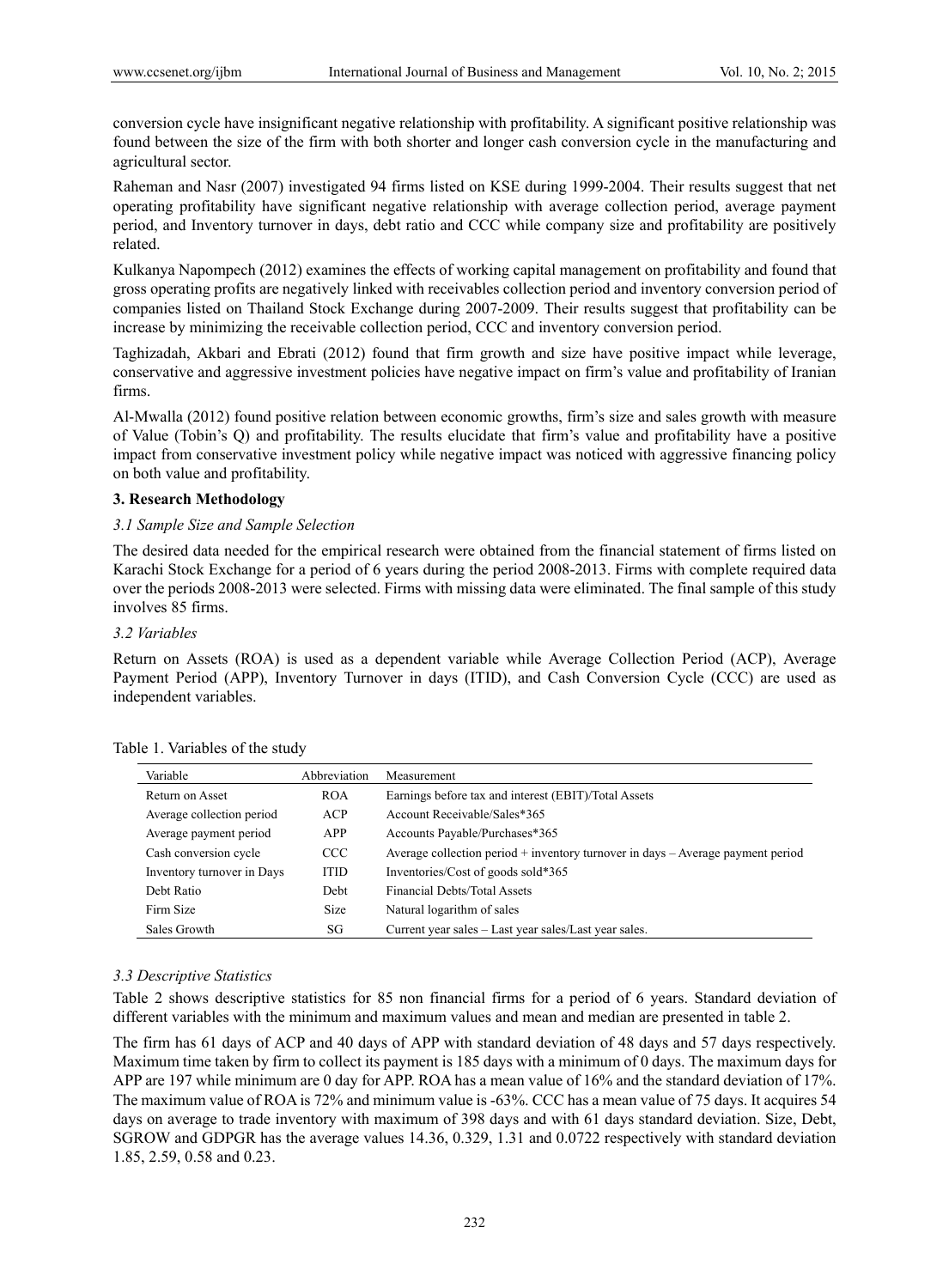| Variables | <b>ROA</b> | ACP   | APP   | <b>ITID</b> | CCC      | <b>SIZE</b> | DEBT  | <b>SGROW</b> | <b>GDPGR</b> |  |
|-----------|------------|-------|-------|-------------|----------|-------------|-------|--------------|--------------|--|
| Mean      | 0.1610     | 61.22 | 39.78 | 53.73       | 75.17    | 14.36       | 0.329 | 1.31         | 0.0722       |  |
| Median    | 0.15       | 59.35 | 43.57 | 40.67       | 54.45    | 14.39       | 0.16  | 1.22         | 0.13         |  |
| <b>SD</b> | 0.17       | 47.87 | 56.79 | 61.48       | 49.45    | 1.85        | 2.59  | 0.58         | 0.23         |  |
| Minimum   | $-0.631$   | 0.000 | 0.000 | 0.000       | $-126.9$ | 9.23        | 0.000 | 0.09         | $-0.361$     |  |
| Maximum   | 0.72       | 184.8 | 197.1 | 398.3       | 422      | 18.38       | 2.18  | 1.99         | 0.71         |  |

Table 2. Descriptive statistics

#### *3.4 Correlation Analysis*

Table 3 presents the correlation matrix of all variables included in the analysis to detect multi co linearity. No rigorous case of multi co linearity is found in our results.

The results suggest that ACP, Inventory, APP and CCC are negatively associated with ROA. The results suggest that profitability decreases with the longer average collection period. A negative coefficient (-0.721) is found between ROA and ACP. Highly significant Negative coefficient (-0.525) between ROA and APP suggests that firms that wait longer to pay their bills are less profitable. Firms can be profitable if they make faster payments to their suppliers. The Correlations coefficients (-0.735) between ROA and ITID shows the same negative tendency as between ROA and APP and ACP. The negative coefficients suggest that those firms are less profitable that keeps inventory for a longer period than those firms who sell their inventory in a shorter span of time. All the three Variables of CCC (AP, Inventory and AR) has a negative relation with the measure of profitability and CCC also has a negative coefficient -0.197. The negative relation shows that firms can increase its profitability by decreasing its CCC. Lesser the CCC, the firm shall be more profitable. The coefficient (0.035) between ROA and Size of firm is positively related. It means that larger firms are more profitable than smaller firms in Pakistan and vice versa. Similarly sales growth has a positive relation with ROA. The positive coefficient (0.321) of sales growth reflects that as the sales of the firm's increase its profitability will reflect in positive side. The coefficient between ROA and Debt is also negative (-0.420). The correlation between CCC and AP is 0.322, CCC and Inventory is 0.021 and CCC and AR is 0.238, Debt and Sales growth is 0.325, GDPGR and ROA is -0.676 and the correlation between Size and ITID is 0.213.

These results suggest that if the firms efficiently manage their working capital management, it will lead the firm to increase its profitability.

| Variables    | <b>ROA</b> | ACP            | <b>ITID</b>    | APP      | <b>CCC</b>     | <b>SIZE</b>    | <b>SGROW</b>   | <b>DEBT</b> | <b>GDPGR</b> |
|--------------|------------|----------------|----------------|----------|----------------|----------------|----------------|-------------|--------------|
| <b>ROA</b>   | 1          |                |                |          |                |                |                |             |              |
| <b>ACP</b>   | $-0.721$   | $\overline{1}$ |                |          |                |                |                |             |              |
| <b>ITID</b>  | $-0.735$   | 0.535          | $\overline{1}$ |          |                |                |                |             |              |
| APP          | $-0.525$   | 0.571          | 0.215          | -1       |                |                |                |             |              |
| <b>CCC</b>   | $-0.197$   | 0.238          | 0.021          | 0.322    | $\overline{1}$ |                |                |             |              |
| <b>SIZE</b>  | 0.035      | 0.114          | 0.213          | $-0.102$ | 0.097          | $\overline{1}$ |                |             |              |
| <b>SGROW</b> | 0.321      | 0.021          | 0.125          | $-0.215$ | 0.129          | 0.313          | $\overline{1}$ |             |              |
| <b>DEBT</b>  | $-0.420$   | 0.247          | $-0.236$       | 0.035    | 0.029          | 0.141          | 0.325          | 1           |              |
| <b>GDPGR</b> | $-0.676$   | 0.224          | $-0.652$       | 0.156    | 0.174          | 0.039          | 0.141          | $-0.188$    | -1           |
|              |            |                |                |          |                |                |                |             |              |

Table 3. Panel data estimates of effects of WCM on return on Assets (ROA)

Different variables are studied in table 4. ACP, APP, ITID, CCC, Size and Debt are independent variables and Return on Assets is the dependant variable. The results show both positive and negative relationship between return on assets and different variables. ACP, ITID, CCC and Debt have negative relationship with Return on assets. The negative relationship between Inventory turnover in days and Return on assets shows that with increase in Inventories, decreases Return on Assets and decrease in Inventories will increase ROA. Similarly ACP, CCC and Debt have inverse relationship with ROA. An increase in ACP, CCC and Debt will have a negative effect on ROA while a decrease in ACP, CCC and Debt will affect ROA positively. There is a positive relationship between Size of the firm and ROA. If the size increases, ROA will increase and vice versa. SGROW and GDPGR also have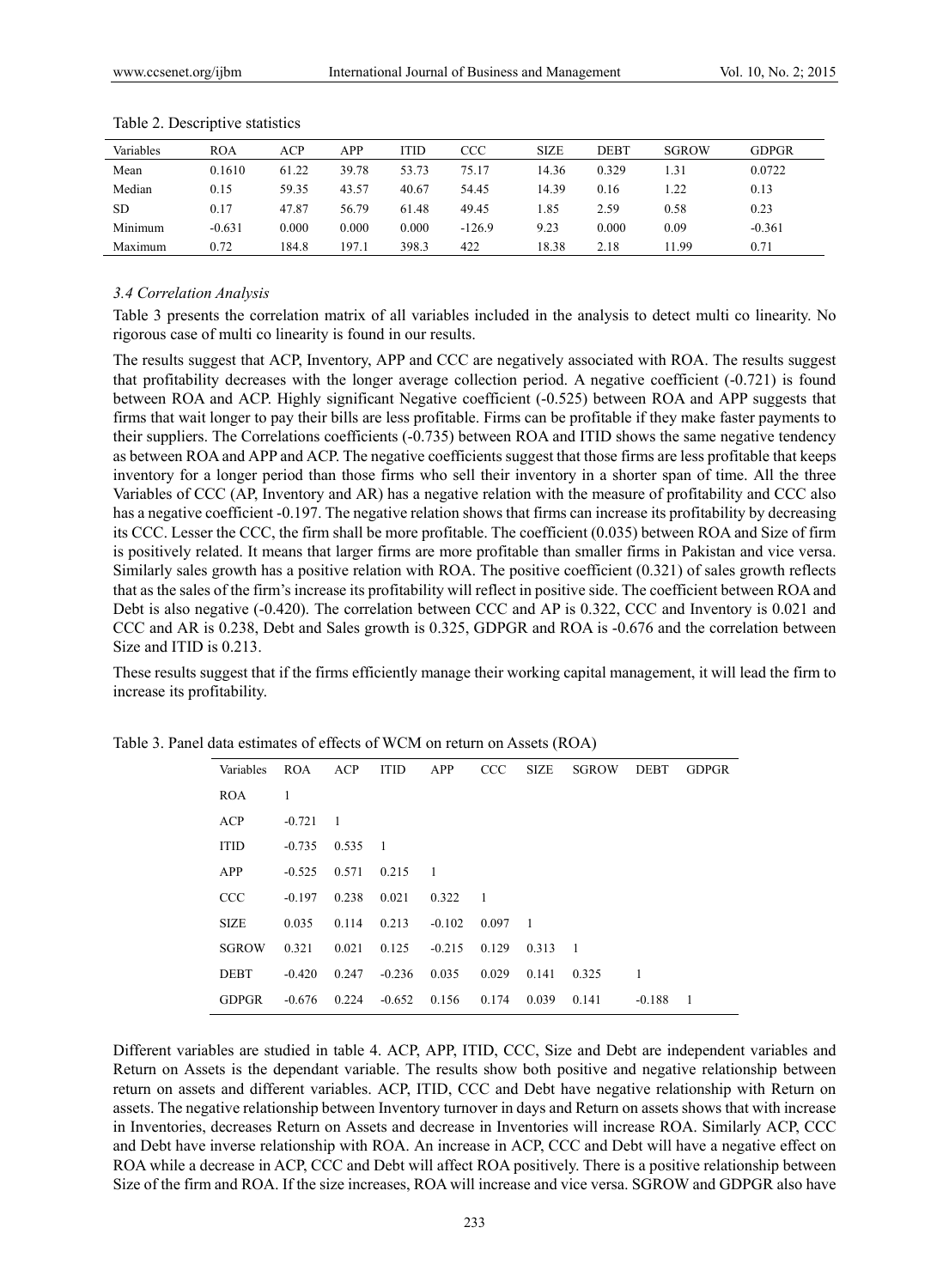positive relationship with ROA. R square demonstrates change in dependent variables due to the change in independent variables. Adjusted R square adjusts the variables of the model. F statistics illustrate the significance of the model that whether the model is significant or not.

| Variable             | Coefficient | Prob.  |
|----------------------|-------------|--------|
| $\mathcal{C}$        | $-27.9079$  | 0.0413 |
| ACP                  | $-0.0591$   | 0.0127 |
| APP                  | 0.0607      | 0.0201 |
| <b>ITID</b>          | $-0.0104$   | 0.0346 |
| CCC                  | $-0.0373$   | 0.0639 |
| <b>SIZE</b>          | 5.0741      | 0.0090 |
| <b>DEBT</b>          | $-0.0014$   | 0.5853 |
| <b>SGROW</b>         | 0.0618      | 0.0119 |
| <b>GDPGR</b>         | 0.1578      | 0.6901 |
|                      |             |        |
| R-Squared            | 0.3710      |        |
| Adjusted R-Square    | 0.3119      |        |
| Durbin Watson        | 1.1708      |        |
| Sum squared residual | 14221.5537  |        |
| F-statistic          | 7.9972      | 0.0000 |

Table 4. Measurement of WCM and Firm performance by return on Assets (ROA)

*Note.* Dependant Variable: ROA; Method: Panel Least Square; Sample: 2008-2013.

## **4. Conclusion**

The research found a significant negative relationship between the measure of profitability and variables of the study (Average Collection Period (ACP), Average Payment Period (APP), Inventory Turnover in days (ITID) and cash conversion cycle) for the firms listed on Karachi stock exchange.

Empirical results of the study affirm that profitability can be increase by minimizing and shortening the Cash Conversion Cycle (CCC), Inventory Turnover in days (ITID), ACP and APP in Pakistani firms. The inverse relationship between return on assets and selected variables suggest that profitability can be increase by efficient management of working capital management. We found a strong negative relationship between return on assets and APP.

The negative relationship between profitability and APP is consistent with the view that less profitable firms wait longer to pay their bills. Firms need to identify potential cost savings and efficiencies which in turn enable them to improve their accounts payable processes and other payment. Positive relationship was found between ROA and Size, SGROW and GDPGR. These results also suggest that Size, SGROW and GDPGR have also a significant impact on the firm profitability. It is the prime responsibility of managers to maximize shareholders wealth. Our results suggest that if these firms appropriately handle their cash, Accounts Receivables and inventories in a suitable way, this will eventually boost profitability of these companies. By considering the roles and driver of working capital management and acting to attain the precise intensity of working capital, company can diminish risk, get ready for uncertainty and improve overall performance.

The conclusion is in confirmation with the study of Rahman & Nasr (2007), Eljelly (2004), Deloof (2003) and Shin and Soenan (1998). All these studies found a strong negative relationship between the measures of working capital management, ACP, ITID, average APP and cash conversion cycle with corporate profitability.

## **Acknowledgements**

This research work is supported by the Project (71372111) supported by NSFC.

## **References**

- Al-Mwalla, M. (2012). The impact of Working Capital Management Policies on firm's Profitability and Value: the case of Jordan. *International Research Journal of Finance and Economics, 85,* 147–153.
- Asadi, G. H., & Azizi, B. S. (2008). Investigation of the relationship between profitability and liquidity in companies and its impact on dividend. *Journal of Management*, 133–155.